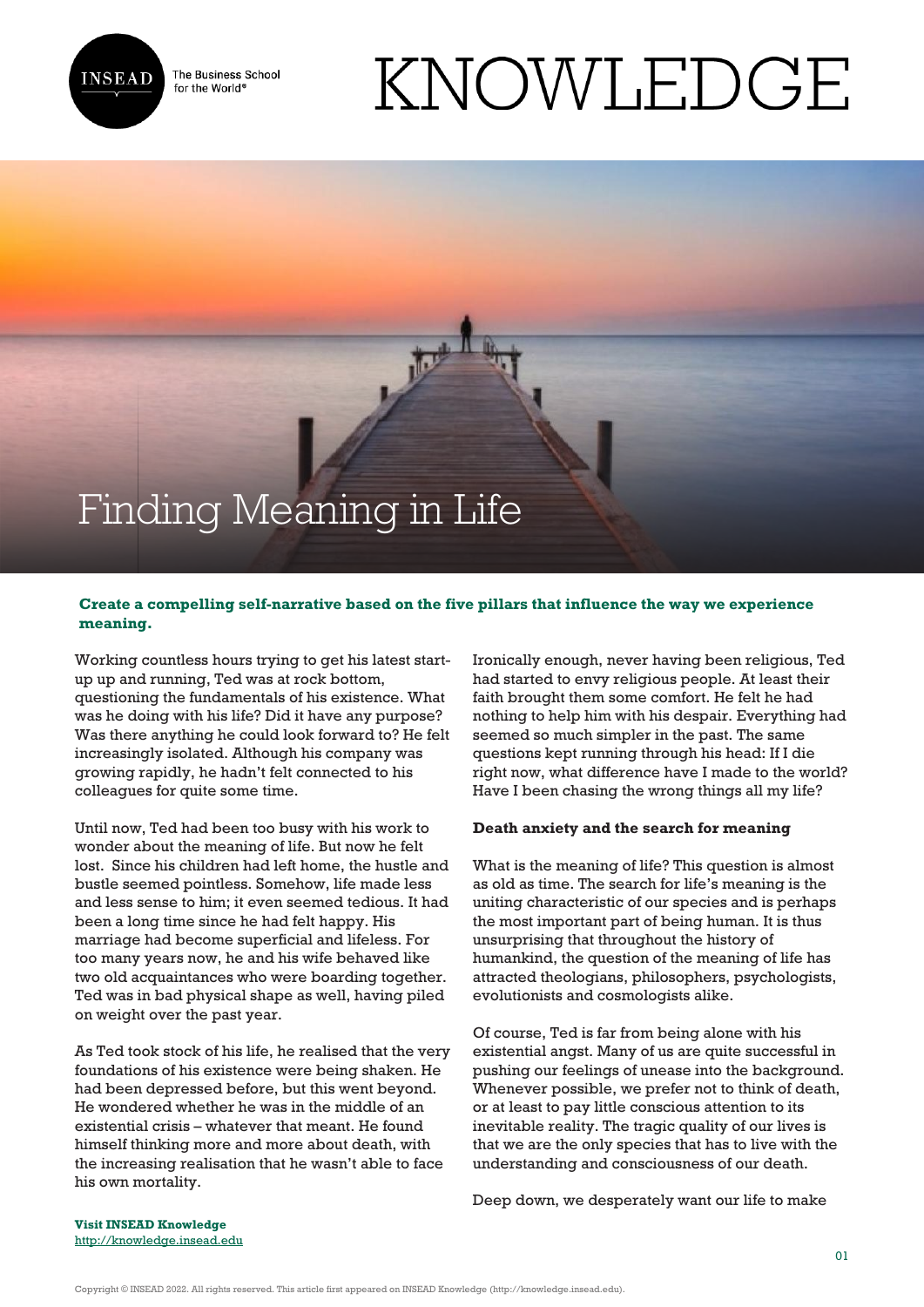sense. Of course, life can only be meaningful if we give it meaning, leaving it very much up to us to make a contribution worth remembering.

#### **Defining meaning and purpose**

Meaning can be redefined as *intent,* or *significance*. It refers to the extent to which we experience life as being directed and motivated by valued goals – in other words, that whatever we are doing matters. We can even see meaning as an experiential byproduct of a life lived in the way we think it should be lived. At the same time, we may also discover that meaning has deeper layers that need to be unearthed if we want to find out what's meaningful to us.

In popular use, meaning and purpose tend to be used interchangeably – and often rightly so, when we refer to the worth or value of something. For example, the meaning or purpose of life could refer to the worth or significance of life: my purpose would be to create something meaningful. This interchangeability is not a given, however. For instance, the comment, "there is no meaning in my life" is not the same as "there is no purpose in my life." That's because meaning is the symbolic value of something, while purpose is a goal.

Thus, *to mean something* is *to have value and significance.* To have a purpose, however, means *to bring value* to something, *to make something significant*. In other words, purpose can guide life decisions, influence behaviour, shape goals, offer a sense of direction, *as well as* create meaning. It has a future connotation. In contrast, meaning is the end of purpose. It refers to the past, the present, and the future. Of course, without a sense of purpose, it is hard to find meaning. Also, at times, whatever our purpose is, it may have no meaning at all. We may be engaged in pointless, hollow activities.

#### **The five pillars of meaning**

There are five pillars that influence the way we experience meaning: belonging, purpose, competence, control and transcendence.

*Belonging:* As we are hardwired for connection, having the sense that our presence and/or absence means something to other people.

*Purpose:* A future-oriented construct in the form of a goal, target or objective to be reached.

*Competence:* A feeling that we are moving forward, progressing, honing our skills and can feel proud of what we're able to do.

*Control:* A sense that our life, our decisions and our

**Visit INSEAD Knowledge** <http://knowledge.insead.edu> actions are very much determined by ourselves.

*Transcendence:* A feeling of unity and communion with something much bigger than ourselves.

To help my clients and students assess how effectively they deal with these five dimensions, I devised the Meaning in Life Questionnaire.

#### **Meaning in Life Questionnaire** p \_\_\_\_\_\_ I am leading a very purposeful life.  $7 -$  strongly agree My life is full of interesting learning experiences.  $\mathbf{c}$  $6 - \text{arcce}$  $\mathbf{b}$ My interactions with other people give me a lot of pleasure  $5 -$  slightly agree  $4$  – neither agree or disagree co It is up to me to make something of my life p \_\_\_\_\_\_ I look forward to the new, exciting challenges that each day come my way  $3 -$  slightly disagree  $2$  – disagree c \_\_\_\_\_\_\_ I very much enjoy what I am doing.  $1 -$  strongly disagree  $\circ$ I feel free to make whatever life choices. l have a very fulfilling social network.  $\mathbf{b}$  $t =$ When I die, I believe that I will have led a very worthwhile life c \_\_\_\_\_\_ I can completely lose myself in whatever I do. b \_\_\_\_\_\_\_ I am very close to my family and friends co \_\_\_\_\_\_ I feel very much in control of my life. I have always been very effective in pursuing my life goals.  $\overline{p}$  = t \_\_\_\_\_\_ I get a lot of pleasure out of helping other t \_\_\_\_\_\_ I am actively involved in issues that are larger than me

#### *Scoring*

Add up your responses. The range of scores is from 15 (lowest possible) to 105 (highest possible). A high score suggests that you have many psychological resources and strengths. (Key: b=belonging; p=purpose; c=competence; co=control; t=transcendence)

#### **Telling our story**

To create a meaningful life, these five pillars need to be woven into a compelling personal narrative. This is an exercise I often introduce in the **[executive](https://www.insead.edu/executive-education/top-management/challenge-leadership) [seminar](https://www.insead.edu/executive-education/top-management/challenge-leadership)** I've been running at INSEAD for decades. It facilitates telling the story that explains our role in our life's journey.

The stories we tell, and the way we tell them, reveal who we are and become an essential part of ourselves. After all, stories give us a sense of direction and a purpose. Our challenge is to create a life that contains a story worth telling.

We should also remember that the story we tell doesn't come from nowhere. As storytellers, we create our own personal myths that contain heroes and villains, people who have helped us or held us back. We pick the major events that determine the plot. We select the challenges that we have overcome and highlight the suffering we have endured.

When we tell our story we are likely to focus on the most extraordinary (good and bad) events in our life. These are the experiences we need to make sense of, because they tell us what's really

Copyright © INSEAD 2022. All rights reserved. This article first appeared on INSEAD Knowledge (http://knowledge.insead.edu).